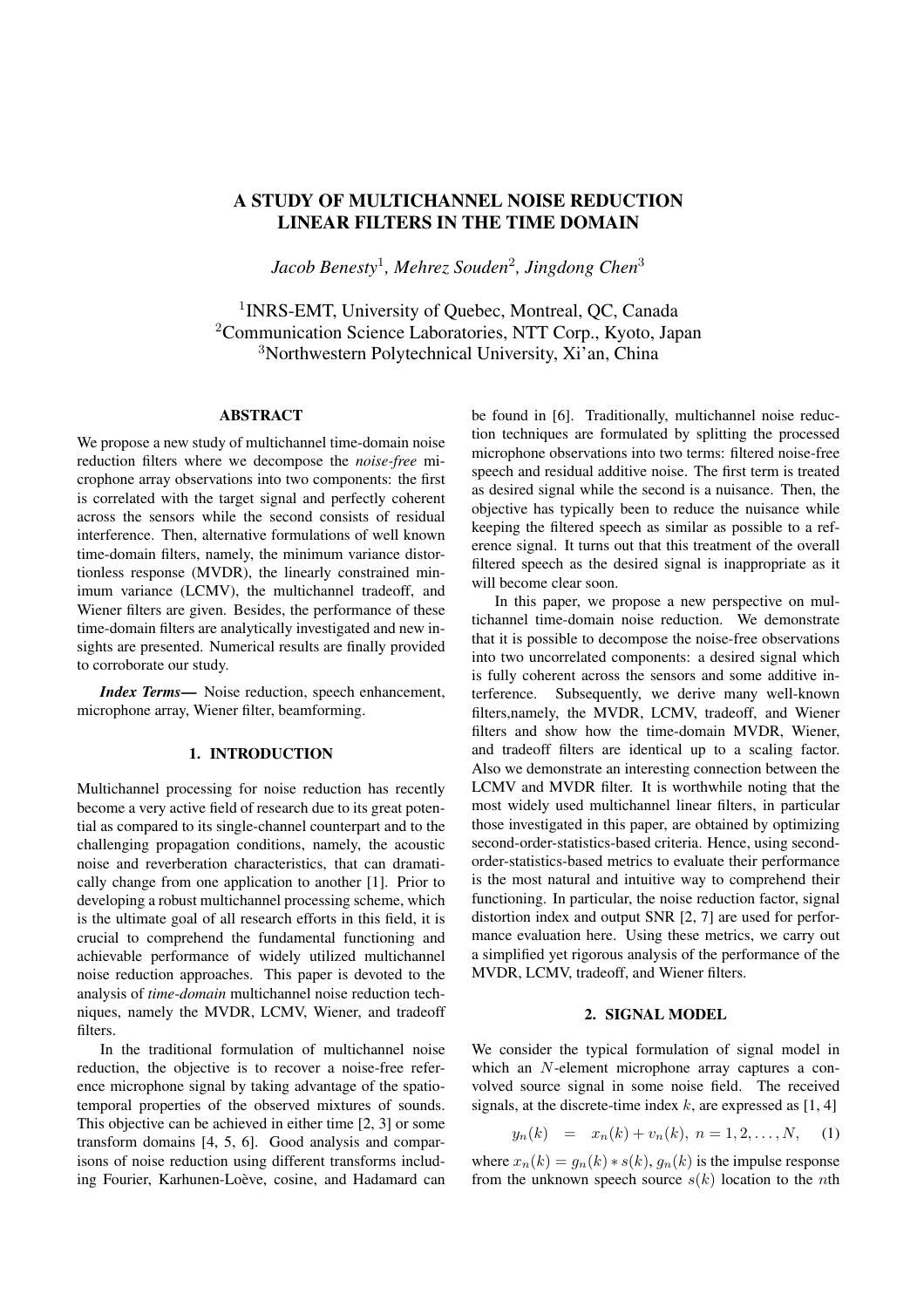microphone,  $*$  stands for linear convolution, and  $v_n(k)$  is the additive noise at microphone  $n$ . We assume that the signals  $x_n(k)$  and  $v_n(k)$  are uncorrelated and zero mean. The noise signals  $v_n(k)$  are typically either partially coherent or incoherent across the array. All previous signals are assumed to be real, broadband, Gaussian, and stationary.

By processing the data by blocks of  $L$  samples and considering all microphones, the signal model given in (1) can be put into a vector form as

$$
\mathbf{y}(k) = \begin{bmatrix} \mathbf{y}_1^T(k) & \mathbf{y}_2^T(k) & \cdots & \mathbf{y}_N^T(k) \end{bmatrix}^T
$$
  
=  $\mathbf{x}(k) + \mathbf{v}(k)$ , (2)

where  $\mathbf{y}_n(k) = [y_n(k) y_n(k-1) ... y_n(k-L+1)]^T$ . Vectors  $\mathbf{x}(k)$  and  $\mathbf{v}(k)$  of length NL are defined in a similar way to  $y(k)$ . Since  $x_n(k)$  and  $v_n(k)$  are uncorrelated by assumption, the correlation matrix (of size  $NL \times NL$ ) of the microphone signals is

$$
\mathbf{R}_{\mathbf{y}} = E\left[\mathbf{y}(k)\mathbf{y}^T(k)\right] = \mathbf{R}_{\mathbf{x}} + \mathbf{R}_{\mathbf{v}},\tag{3}
$$

where  $E[\cdot]$  denotes mathematical expectation, and  $\mathbf{R}_{\mathbf{x}} =$  $E[\mathbf{x}(k)\mathbf{x}^T(k)]$  and  $\mathbf{R}_{\mathbf{v}} = E[\mathbf{v}(k)\mathbf{v}^T(k)]$  are the correlation matrices of  $\mathbf{x}(k)$  and  $\mathbf{v}(k)$ , respectively. With the above signal model, the objective of noise reduction is to estimate any one of the signals  $x_n(k)$  [2, 3, 4, 5] say  $x_1(k)$ , without loss of generality.

### **3. LINEAR DECOMPOSITION OF THE MICROPHONE SIGNALS**

Our objective is to recover an estimate of the desired signal as  $\hat{x}_1(k) = \mathbf{h}^T \mathbf{y}(k)$  where **h** is an *NL*-dimensional linear filter. We decompose the estimated signal as

$$
\hat{x}_1(k) = \mathbf{h}^T \left[ \mathbf{x}(k) + \mathbf{v}(k) \right] = x_f(k) + v_{\rm rn}(k),\tag{4}
$$

where  $x_f(k) = \mathbf{h}^T \mathbf{x}(k)$  is the filtered speech signal and  $v_{\rm rn}(k) = \mathbf{h}^T \mathbf{v}(k)$  is the residual noise. From (4), we see that  $\hat{x}_1(k)$  depends on the vector  $\mathbf{x}(k)$ . However, our desired signal at time k is only  $x_1(k)$  [and not the whole vector  $\mathbf{x}(k)$ ]. Actually, the vector  $\mathbf{x}(k)$  may contain a component uncorrelated with  $x_1(k)$ , which we consider as an undesired component. Specifically,

$$
\mathbf{x}(k) = \mathbf{x}_{\mathrm{d}}(k) + \mathbf{x}'(k),\tag{5}
$$

where

$$
\mathbf{x}_{\mathrm{d}}(k) = x_1(k)\boldsymbol{\gamma}_{\mathbf{x}} \tag{6}
$$

is the desired signal vector (of length  $NL$ ),  $\mathbf{x}'(k)$  is orthogonal to  $\mathbf{x}_{d}(k)$ ,

$$
\boldsymbol{\gamma}_{\mathbf{x}}=\left[\begin{array}{cccc} \boldsymbol{\gamma}_{\mathbf{x}_1}^T & \boldsymbol{\gamma}_{\mathbf{x}_2}^T & \cdots & \boldsymbol{\gamma}_{\mathbf{x}_N}^T \end{array}\right]^T
$$

is the normalized [with respect to  $x_1(k)$ ] cross-correlation vector (of length  $NL$ ) between  $x_1(k)$  and  $\mathbf{x}(k)$ ,

$$
\gamma_{\mathbf{x}_n} = \begin{bmatrix} \gamma_{\mathbf{x}_n,0} & \gamma_{\mathbf{x}_n,1} & \gamma_{\mathbf{x}_n,L-1} \end{bmatrix}^T
$$

$$
= \frac{E\left[x_1(k)\mathbf{x}_n(k)\right]}{E\left[x_1^2(k)\right]}, n = 1,2,\ldots,N \quad (7)
$$

is the cross-correlation vector (of length L) between  $x_1(k)$ and  $\mathbf{x}_n(k)$ ,

$$
\gamma_{\mathbf{x}_n,l} = \frac{E\left[x_1(k)x_n(k-l)\right]}{E\left[x_1^2(k)\right]}, \ l = 0, 1, \dots, L-1 \qquad (8)
$$

is the cross-correlation coefficient between  $x_1(k)$  and  $x_n(k-l)$ , and

$$
\mathbf{x}'(k) = \mathbf{x}(k) - x_1(k)\boldsymbol{\gamma}_\mathbf{x}, \tag{9}
$$

$$
E\left[x_1(k)\mathbf{x}'(k)\right] = \mathbf{0}.\tag{10}
$$

Substituting (5) into (4), we get

$$
\hat{x}_1(k) = \mathbf{h}^T \left[ x_1(k)\boldsymbol{\gamma}_x + \mathbf{x}'(k) + \mathbf{v}(k) \right],
$$
  
= 
$$
x_{\text{fd}}(k) + x'_{\text{ri}}(k) + v_{\text{rn}}(k),
$$
 (11)

where  $x_{\text{fd}}(k) = x_1(k)\mathbf{h}^T \boldsymbol{\gamma}_x$  is the filtered desired signal and  $x'_{ri}(k) = \mathbf{h}^T \mathbf{x}'(k)$  is the residual interference. We observe that the estimate of the desired signal at time  $k$  is the sum of three terms: the first one is clearly the filtered desired signal while the two others are the filtered undesired signals (interference-plus-noise). Since the three terms are mutually uncorrelated, the variance of  $\hat{x}_1(k)$  is  $\sigma_{\hat{x}_1}^2 =$  $\sigma_{x_{\text{fd}}}^2 + \sigma_{x_{\text{ri}}}^2 + \sigma_{v_{\text{rn}}}^2$ , where  $\sigma_{x_{\text{fd}}}^2 = \sigma_{x_1}^2 \left(\mathbf{h}^T \boldsymbol{\gamma}_{\mathbf{x}}\right)^2 = \mathbf{h}^T \mathbf{R}_{\mathbf{x}_{\text{d}}} \mathbf{h}$ ,  $\sigma_{x_{\rm ri}}^2 = \mathbf{h}^T \mathbf{R}_{\mathbf{x'}} \mathbf{h} = \mathbf{h}^T \mathbf{R}_{\mathbf{x}} \mathbf{h} - \sigma_{x_1}^2 \left( \mathbf{h}^T \boldsymbol{\gamma}_{\mathbf{x}} \right)^2, \sigma_{v_{\rm rn}}^2 = \mathbf{h}^T \mathbf{R}_{\mathbf{v}} \mathbf{h},$  $\sigma_{x_1}^2 = E[x_1^2(k)]$  is the variance of the desired signal,  $\mathbf{R}_{\mathbf{x}_{d}} = \sigma_{x_1}^2 \gamma_{\mathbf{x}} \gamma_{\mathbf{x}}^T$  is the correlation matrix (whose rank is equal to 1) of  $\mathbf{x}_{d}(k)$ , and  $\mathbf{R}_{\mathbf{x}'} = E\left[\mathbf{x}'(k)\mathbf{x}'^{T}(k)\right]$  is the correlation matrix of  $\mathbf{x}'(k)$ . Comparing the decomposition of the filtered microphone observations in (11), and recalling its narrowband counterpart in the frequency domain [4, 8] we clearly see that  $\gamma_x$  plays the role of the steering vector of the desired source in the time domain.

#### **4. PERFORMANCE MEASURES**

Since our objective is to estimate  $x_1(k)$ , the first microphone has to be taken as a reference when defining our performance measures. The proposed definitions slightly differ from traditional (old) definitions that can be found in previous references, e.g., [2, 7], in the sense that the decomposition of the noise-free speech observations outlined above is first accounted for here. The first important measure is the input SNR defined as  $iSNR = \frac{\sigma_{x_1}^2}{\sigma_{y_1}^2}$ , where  $\sigma_{v_1}^2 = E[v_1^2(k)]$ . We also quantify the level of noise remaining at the output of the filter by defining the output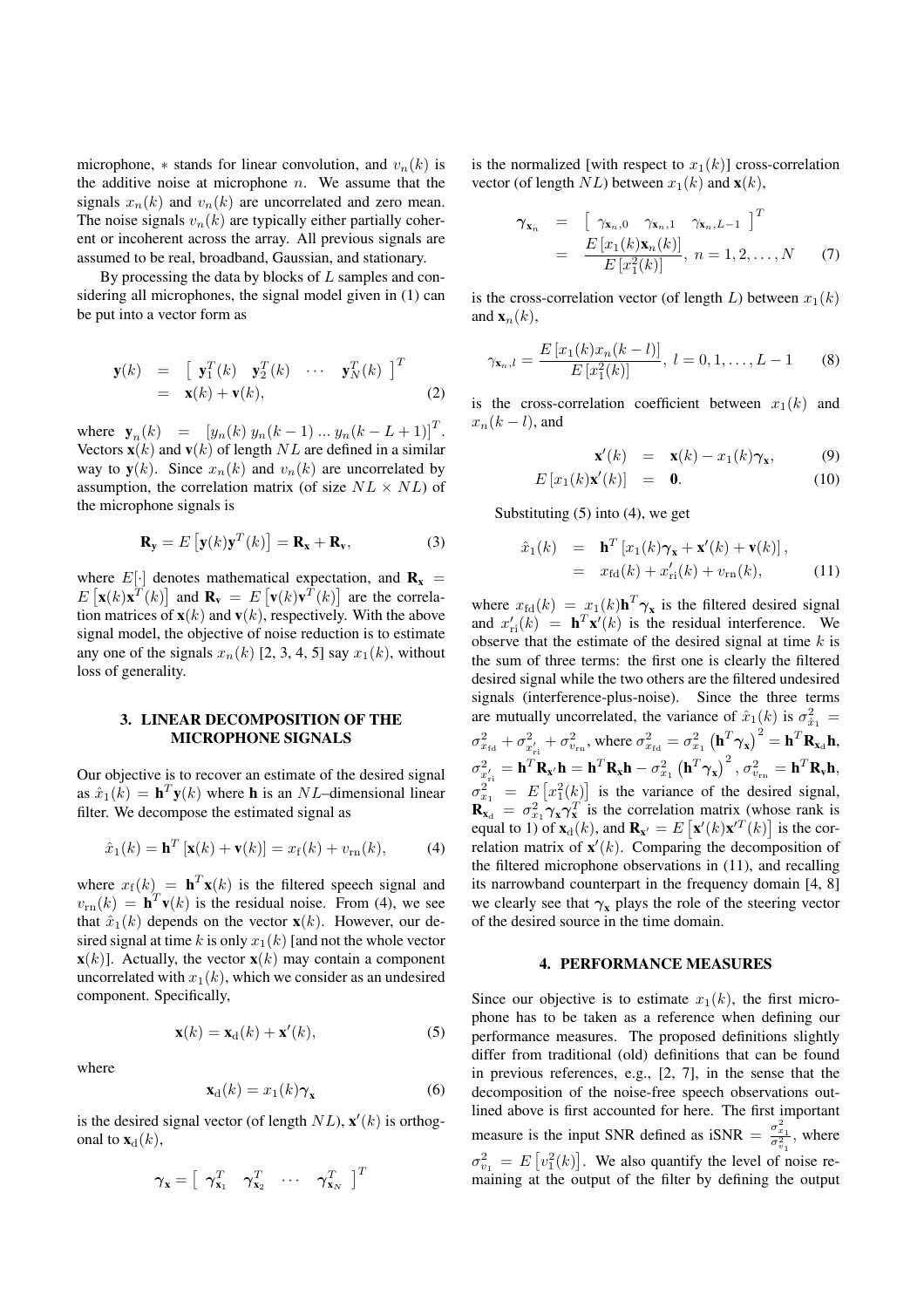SNR as

$$
\text{oSNR}(\mathbf{h}) = \frac{\sigma_{x_{\text{fd}}}^2}{\sigma_{x_{\text{ri}}}^2 + \sigma_{v_{\text{rn}}}^2} = \frac{\sigma_{x_1}^2 (\mathbf{h}^T \boldsymbol{\gamma}_\mathbf{x})^2}{\mathbf{h}^T \mathbf{R}_{\text{in}} \mathbf{h}},\tag{12}
$$

where  $\mathbf{R}_{\text{in}} = \mathbf{R}_{\text{x}'} + \mathbf{R}_{\text{v}}$  is the interference plus noise covariance matrix. The objective of the noise reduction filter is to make the output SNR greater than the input SNR to enhance the quality of the noisy signal.

The noise-reduction factor [2, 7] quantifies the amount of noise rejected by the filter. This quantity is defined as the ratio of the variance of the noise at the reference microphone over the variance of the interference-plus-noise remaining at the output of the filter

$$
\xi_{\rm nr}(\mathbf{h}) = \frac{\sigma_{v_1}^2}{\sigma_{x_{\rm ri}}^2 + \sigma_{v_{\rm rn}}^2} = \frac{\sigma_{v_1}^2}{\mathbf{h}^T \mathbf{R}_{\rm in} \mathbf{h}}.\tag{13}
$$

The noise-reduction factor is expected to be lower bounded by 1 for optimal filters.

In practice, the FIR filter, **h**, may distort the desired signal. In order to evaluate the level of this distortion, we consider the speech-distortion index [2, 7] defined as

$$
v_{\rm sd}(\mathbf{h}) = \frac{E\left\{ \left[ x_{\rm fd}(k) - x_1(k) \right]^2 \right\}}{\sigma_{x_1}^2} = \left( \mathbf{h}^T \boldsymbol{\gamma}_x - 1 \right)^2. \tag{14}
$$

The speech-distortion index is always greater than or equal to 0 and should be upper bounded by 1 for optimal filters; so the higher is  $v_{sd}$  (**h**), the more distorted is the desired signal.

#### **5. OPTIMAL NOISE REDUCTION FILTERS**

By using the new decomposition of the noise-free microphone signals in Section 3, we demonstrate that, even in the time domain (in analogy to the frequency domain formulation, for example), the maximum SNR, Wiener, MVDR, and tradeoff filters are equivalent up to a scaling factor. Furthermore, by decomposing the additive noise term in a similar way, we can develop an alternative expression of the LCMV and demonstrate its connection to the MVDR.

#### **5.1. Wiener Filter**

The Wiener filter is easily derived by taking the gradient of the mean square error (MSE), which is defined as [2, 3]

$$
\varepsilon(\mathbf{h}) = E\left[ (\mathbf{h}^T \mathbf{y}(k) - x_1(k))^2 \right],\tag{15}
$$

with respect to **h** and equating the result to zero. This leads to

$$
\mathbf{h}_{\mathrm{W}} = \mathbf{R}_{\mathrm{y}}^{-1} \mathbf{R}_{\mathrm{x}_{\mathrm{d}}} \mathbf{i}_{1},\tag{16}
$$

where  $\mathbf{i}_1 = [1 \ 0 \dots 0]$  is  $(NL)$ –dimensional vector. Thanks to the new linear decomposition of the noise-free microphone observations of the speech signal, we demonstrate another interesting expression of the Wiener filter

$$
\mathbf{h}_{\mathrm{W}} = \frac{\mathbf{R}_{\mathrm{in}}^{-1} \boldsymbol{\gamma}_{\mathrm{x}}}{\sigma_{x_1}^{-2} + \boldsymbol{\gamma}_{\mathrm{x}}^T \mathbf{R}_{\mathrm{in}}^{-1} \boldsymbol{\gamma}_{\mathrm{x}}}.
$$
 (17)

Using (17), we deduce that the output SNR is oSNR  $(\mathbf{h}_W)$  =  $\sigma_{x_1}^2 \gamma_{\mathbf{x}}^T \mathbf{R}_{\text{in}}^{-1} \gamma_{\mathbf{x}}$ . For notational convenience, we will denote  $\text{oSNR}(\mathbf{h}_{\text{W}}) = \lambda_{\text{max}}$ . Actually,  $\lambda_{\text{max}}$  is the maximum eigenvalue of  $\mathbf{R}_{\text{in}}^{-1} \mathbf{R}_{\text{x}_{d}}$ . Again, thanks to the new decomposition, it becomes possible (and easy) to show that  $\mathbf{h}_{\mathrm{W}}$ , indeed, achieves the maximum output SNR. This result is first outlined here.

Now, the speech-distortion index is a clear function of the output SNR:  $v_{sd}$  ( $\mathbf{h}_{W}$ ) =  $\frac{1}{(1+\lambda_{max})^2} \leq 1$ . The higher is the value of the output SNR, the less distorted is the desired signal.

Clearly,  $\text{oSNR}(\mathbf{h}_W) > \text{iSNR}$ , since the Wiener filter maximizes the output SNR. Finally, with the Wiener filter the noise-reduction factor is  $\xi_{\text{nr}}(\mathbf{h}_{\text{W}}) = \frac{(1+\lambda_{\text{max}})^2}{i\text{SNR}\cdot\lambda_{\text{max}}} \ge$  $\left(1+\frac{1}{\lambda_{\max}}\right)^2$ , meaning that this filter always reduces the additive noise.

## **5.2. MVDR Filter**

Another important filter, initially proposed by Capon [9] and delineated in several forms [2, 4, 5], is the minimum variance distortionless response (MVDR) beamformer which is obtained by minimizing the variance of the interferenceplus-noise at the beamformer output with the constraint that the desired signal is not distorted, i.e.,  $\mathbf{h}^T \gamma_{\mathbf{x}} = 1$ . In our case, we can demonstrate that this filter is expressed as

$$
\mathbf{h}_{\text{MVDR}} = \frac{\mathbf{R}_{\text{in}}^{-1} \boldsymbol{\gamma}_{\mathbf{x}}}{\boldsymbol{\gamma}_{\mathbf{x}}^T \mathbf{R}_{\text{in}}^{-1} \boldsymbol{\gamma}_{\mathbf{x}}} = \frac{\mathbf{R}_{\text{in}}^{-1} \mathbf{R}_{\mathbf{x}_{\text{d}}}}{\lambda_{\text{max}}} \mathbf{i}_1. \tag{18}
$$

By comparing (17) and (18), it is easy to see that the timedomain Wiener and MVDR filters are related as follows

$$
\mathbf{h}_{\mathrm{W}} = \alpha_0 \mathbf{h}_{\mathrm{MVDR}},\tag{19}
$$

where  $\alpha_0 = \frac{\lambda_{\text{max}}}{1 + \lambda_{\text{max}}}$ .

Obviously, the MVDR does not distort the desired signal in theory. It outputs the same SNR value  $\lambda_{\text{max}}$  as the Wiener filter and its noise reduction factor is given by  $\xi_{\text{nr}}(\mathbf{h}_{\text{MVDR}}) = \frac{\lambda_{\text{max}}}{\text{iSNR}} \geq 1.$ 

### **5.3. Tradeoff Filter**

The tradeoff filter generalizes the filters discussed above and that is achieved by scaling the noise-plus-interference covariance matrix in the expression of the Wiener filter (16). This scaling factor is denoted as  $\mu$  ( $\geq$  0) and allows to tune noise-plus-interference reduction factor versus speech distortion. Following the linear decomposition of the desired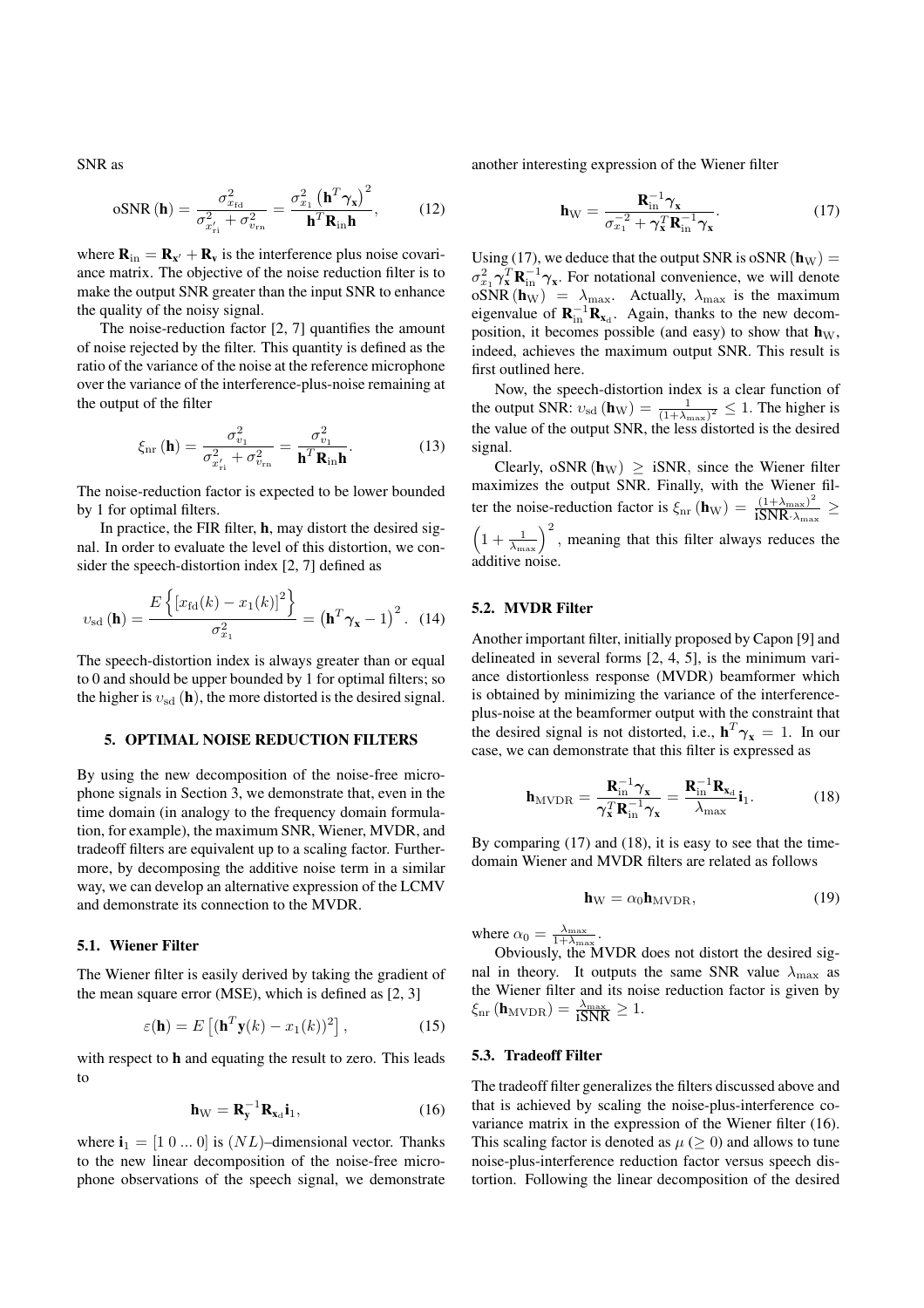signal in Section 3, we demonstrate that the tradeoff filter is given by

$$
\mathbf{h}_{\mathrm{T},\mu} = \sigma_{x_1}^2 \left[ \sigma_{x_1}^2 \gamma_{\mathbf{x}} \gamma_{\mathbf{x}}^T + \mu \mathbf{R}_{\mathrm{in}} \right]^{-1} \gamma_{\mathbf{x}}
$$

$$
= \frac{\mathbf{R}_{\mathrm{in}}^{-1} \gamma_{\mathbf{x}}}{\mu \sigma_{x_1}^{-2} + \gamma_{\mathbf{x}}^T \mathbf{R}_{\mathrm{in}}^{-1} \gamma_{\mathbf{x}}}.
$$
(20)

In order to obtain a certain value  $\beta \sigma_{v_1}^2$  of the residual noiseplus-interference reduction energy  $(0 < \beta < 1)$ , we can demonstrate that the tuning parameter  $\mu$  has to be chosen such that

$$
\beta = \frac{\text{iSNR } \lambda_{\text{max}}}{\left(\mu + \lambda_{\text{max}}\right)^2}.
$$
\n(21)

In particular, we can see that for

- $\mu = 1$ ,  $\mathbf{h}_{T,1} = \mathbf{h}_W$ , which is the Wiener filter,
- $\bullet \ \mu = 0$ ,  $\mathbf{h}_{\text{T,0}} = \mathbf{h}_{\text{MVDR}}$ , which is the MVDR filter,
- $\mu > 1$ , results in low residual noise at the expense of high speech distortion,
- $\mu$  < 1, results in high residual noise and low speech distortion.

Again, we observe here as well that the tradeoff, Wiener, and MVDR filters are equivalent up to a scaling factor. As a result, the output SNR of the tradeoff filter is independent of  $\mu$  and is oSNR ( $\mathbf{h}_{\mathrm{T},\mu}$ ) =  $\lambda_{\mathrm{max}}$ ,  $\forall \mu$ . The noiseplus-interference reduction factor is given by  $\xi_{\text{nr}} (\mathbf{h}_{\text{T},\mu}) =$  $\frac{(\mu + \lambda_{\text{max}})^2}{i \text{SNR } \lambda_{\text{max}}}$  and is a decreasing function of  $\mu$ , while the signal distortion index is given by  $v_{\rm sd}(\mathbf{h}_{\rm T,\mu}) = \frac{(\mu + \lambda_{\rm max})^2}{\rm iSNR \cdot \lambda_{\rm max}}$ , which is an increasing function of the same parameter.

### **5.4. The Linearly Constrained Minimum Variance (LCMV) Filter**

We can derive an LCMV filter [10] which can handle more than one linear constraint, by exploiting the structure of the noise as well as the noise-free structures.

In Section 3, we decomposed the vector  $\mathbf{x}(k)$  into two orthogonal components to extract the desired signal,  $x_1(k)$ . We can also decompose (but for a different objective as explained below) the noise signal vector,  $\mathbf{v}(k)$ , into two orthogonal terms:

$$
\mathbf{v}(k) = v_1(k)\boldsymbol{\gamma}_\mathbf{v} + \mathbf{v}'(k),\tag{22}
$$

where  $\gamma_{\mathbf{v}}$  and  $\mathbf{v}'(k)$  are defined in a similar way to  $\gamma_{\mathbf{x}}$  and  $\mathbf{x}'(k)$ .

Our problem this time is the following. We wish to perfectly recover our desired signal,  $x_1(k)$ , and completely remove the correlated components,  $v_1(k)\gamma_v$ . Thus, the two constraints can be put together in a matrix form as  $C^{T}$ **h** = **i**, where  $C = [\gamma_x \gamma_y]$  is our constraint matrix of size  $NL \times 2$  and **i** =  $\begin{bmatrix} 1 & 0 \end{bmatrix}^T$ . Then, our optimal filter is obtained by minimizing the overall mixture of sounds energy

at the filter output, with the constraints that the correlated noise components are canceled and the desired speech is preserved. The LCMV filter is then given by [10]

$$
\mathbf{h}_{\text{LCMV}} = \mathbf{R}_{\mathbf{y}}^{-1} \mathbf{C} \left[ \mathbf{C}^T \mathbf{R}_{\mathbf{y}}^{-1} \mathbf{C} \right]^{-1} \mathbf{i}.
$$
 (23)

In a similar way to [8], we demonstrate that the MVDR filter can be written as a linear combination of two beamformers

$$
\mathbf{h}_{\text{MVDR}} = \varrho \mathbf{h}_{\text{LCMV}} + (1 - \varrho) \mathbf{h}_{\text{MATCH}} \tag{24}
$$

where

$$
\mathbf{h}_{\text{MATCH}} = \frac{\mathbf{R}_{\text{in}}^{-1} \boldsymbol{\gamma}_{\mathbf{x}}}{\boldsymbol{\gamma}_{\mathbf{x}}^T \mathbf{R}_{\text{in}}^{-1} \boldsymbol{\gamma}_{\mathbf{x}}} \tag{25}
$$

$$
\varrho = \frac{\gamma_v^T \mathbf{R}_{\text{in}}^{-1} \gamma_v \left(1 - \kappa^2\right)}{\sigma_{v_1}^{-2} + \gamma_v^T \mathbf{R}_{\text{in}}^{-1} \gamma_v \left(1 - \kappa^2\right)} \tag{26}
$$

$$
\kappa = \frac{\left(\boldsymbol{\gamma}_{\mathbf{x}}^T \mathbf{R}_{\text{in}'}^{-1} \boldsymbol{\gamma}_{\mathbf{v}}\right)^2}{\left(\boldsymbol{\gamma}_{\mathbf{v}}^T \mathbf{R}_{\text{in}'}^{-1} \boldsymbol{\gamma}_{\mathbf{v}}\right) \left(\boldsymbol{\gamma}_{\mathbf{x}}^T \mathbf{R}_{\text{in}'}^{-1} \boldsymbol{\gamma}_{\mathbf{x}}\right)},\qquad(27)
$$

where  $\mathbf{R}_{in'} = \mathbf{R}_{v'} + \mathbf{R}_{x'}$  is the covariance matrix of all the incoherent interference plus noise components.  $\rho$  is a tradeoff parameter between  $h_{\text{MATCH}}$  and  $h_{\text{LCMV}}$  that are optimal in the absence of interference and non-coherent noise, respectively.  $\kappa$  measures the collinearity<sup>1</sup> between the vectors  $\gamma_x$  and  $\gamma_y$  in some transform domain defined by the noncoherent noise whitening matrix  $\mathbf{R}_{\text{in}'}^{-1/2}$  [8]. We observe from (24) that when  $\rho$  tends to 0, the MVDR filter tends to the LCMV filter while when  $\rho$  tends to 1, the MVDR filter tends to the matched filter, thereby trading off the rejection of the coherent noise and the reduction of the other residual noise components [8]. This tradeoff is determined by the value of the collinearity factor,  $\kappa$ , and the generalized coherent-to-other noise components ratio,  $\sigma_{v_1}^2 \gamma_{\mathbf{v}}^T \mathbf{R}_{\text{in}}^{-1} \gamma_{\mathbf{v}}$ .

We always have  $oSNR(h_{\text{LCMV}}) \leq oSNR(h_{\text{MVDR}})$ ,  $v_{\rm sd}$  ( $\mathbf{h}_{\rm LCMV}$ ) = 0, and we can show that

$$
\xi_{\rm nr}(\mathbf{h}_{\rm LCMV}) \leq \xi_{\rm nr}(\mathbf{h}_{\rm MVDR}) \leq \xi_{\rm nr}(\mathbf{h}_{\rm W}). \tag{28}
$$

The LCMV filter is able to remove all the correlated noise but at the price of a decreased overall noise reduction factor.

#### **6. SIMULATION RESULTS**

In our setup, we use real channel impulse responses recorded in an acoustic chamber of size 6.7 m long by 6.1 m wide by 2.9 m high. The reverberation time is  $T_{60} = 580$  ms. A linear array of 4 microphones is used. The microphone array lies along the first dimension with the first element at  $(2.437, 0.5, 1.4)$  m and inter-element spacing of 0.1 m. A target speaker is located at (1.337, 1.938, 1.6) and

<sup>&</sup>lt;sup>1</sup>The larger is  $\kappa$ , the more collinear (or less orthogonal) are  $\mathbf{R}_{\text{in}}^{-1/2} \gamma_{\text{x}}$ and  $\mathbf{R}_{\text{in}'}^{-1/2} \gamma_{\text{v}}$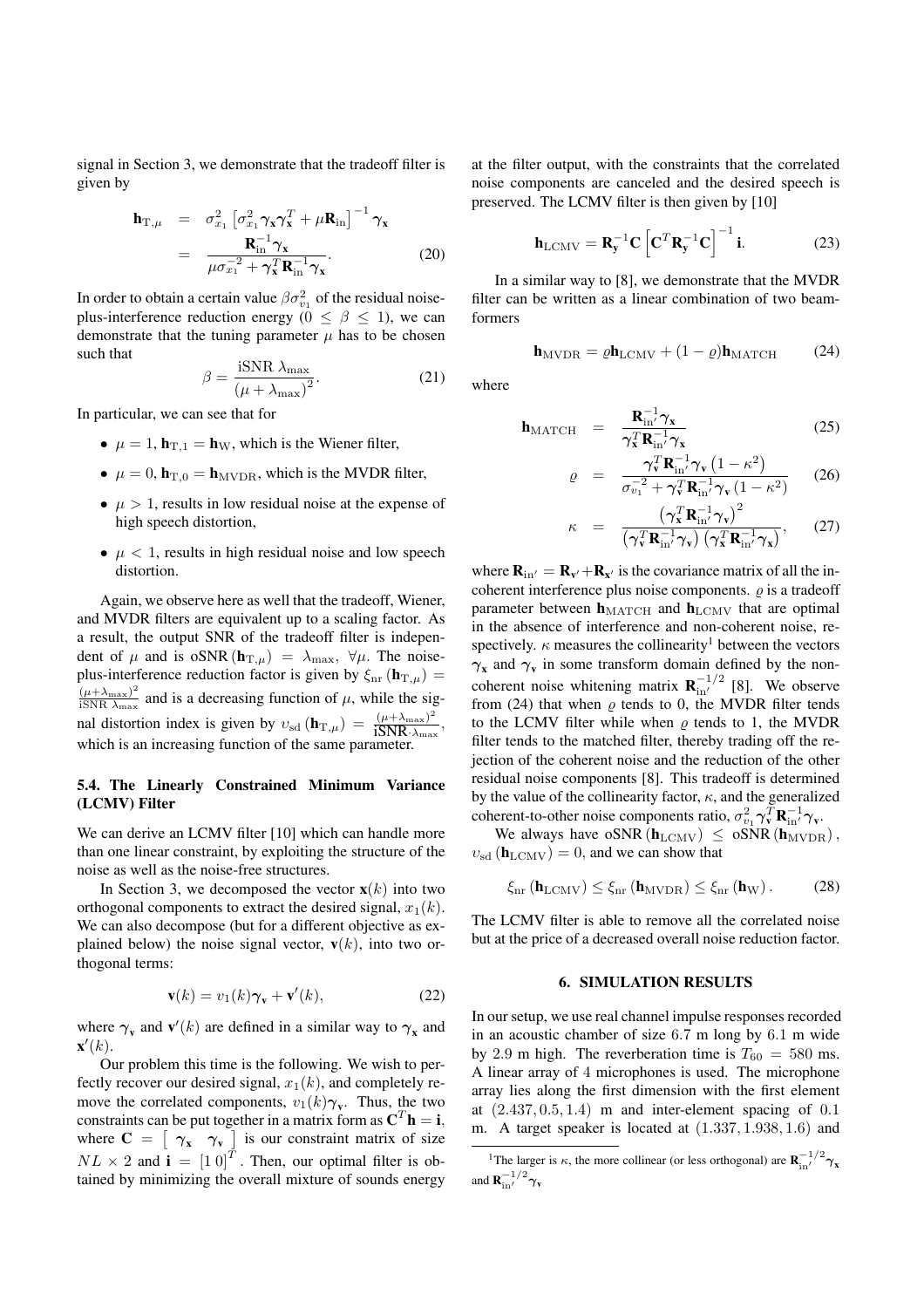

**Fig. 1**. Desired signal and interference at the output of the multichannel Wiener filter. The number of filter taps is  $L = 100$ .

generates a 12-second-long female speech (8 kHz sampling frequency) while an interference source is located at  $(3.337, 1.938, 1.6)$  m and generates a ventilation (fan) noise. Segments of babble noise from the noisex database [11] are added to the noise-free observations. Our purpose here is to investigate the fundamental limits of the investigated filters. Thus, we put aside the problem of noise statistic estimation, and assume that the noise samples are available when estimating  $\mathbf{R}_{\mathbf{v}}$ . The statistics estimation and filtering are performed using batch processing with 256 ms-length windows and an overlap rate of 75% between consecutive frames.

For completeness, we investigate the performance of the tradeoff filter for three conditions:  $\mu = 5$ , 1, and 0. Recall that  $\mu = 0$  corresponds to the MVDR and  $\mu = 1$  corresponds to the traditional multichannel Wiener filter. We also include comparisons to the LCMV beamformer. The noise reduction factor, signal distortion index and output SNR are used for performance evaluation here. To demonstrate the relevance of the new definitions of our metrics in Section 4, we compare them to the old definitions where the interference (as described in Section 3) is included in the desired signal part (e.g., see [2, 7] for details). The results are presented for a variable number of filter taps at a constant overall input SNR (the speech-to-babble-noise ratio and the speech-to-fan-noise ratio are both equal to 10 dB).

We start our simulations with an illustration of the relevance of the new linear decomposition in Section 3 and the resulting residual interference as compared to the desired signal at the output of the multichannel Wiener filter in Figure 1. The interference level is remarkably lower than the desired signal, but taking it into account substantially alters the expected performance of the filters. Including the interference in the definition of the desired signal is certainly not correct since both components are, *by definition*, orthogonal.

Figures 2, 3, and 4 show the effect of the number of taps on the signal distortion index, noise reduction factor, and SNR at the output of the investigated filters. Note that there is a clear discrepancy between the old and new defi-



**Fig. 2.** Effect of the number of taps,  $L$ , on the signal distortion index. Top: MVDR and LCMV. Bottom: Tradeoff filter with  $\mu =$ 5 and  $\mu = 1$ . Old and new definitions are compared.

nitions of the three performance measures. For a given filter, the old metrics indicate larger noise reduction, output SNR, and signal distortion values than their new counterparts. This discrepancy is caused by the interference in the filtered speech signal which is traditionally included in the desired signal part.

By observing the newly defined performance measures, we notice that as the tradeoff parameter increases from 1 to 5, more noise reduction and signal distortion are obtained at the output of the tradeoff filter. Comparing the top and bottom subplots in Figures 2 and 3, respectively, we see that the MVDR achieves less noise reduction than the Wiener filter but also zero distortion of the desired signal. These results agree with the theoretical analysis. The LCMV does not distort the desired signal but it achieves the lowest noise reduction values. The last result is also confirmed by the link between the MVDR and LCMV in (24). As for the output SNR, we expect from our analysis in Section 5 that its values would be the same for the tradeoff filter regardless of the value of  $\mu$ . The plots in Figure 4 do not perfectly agree with this theoretical finding. To explain this mismatch, recall that in all our analysis, we assumed the coexistence of the desired speech signal and noise at every time instant. This assumption is not always valid for speech